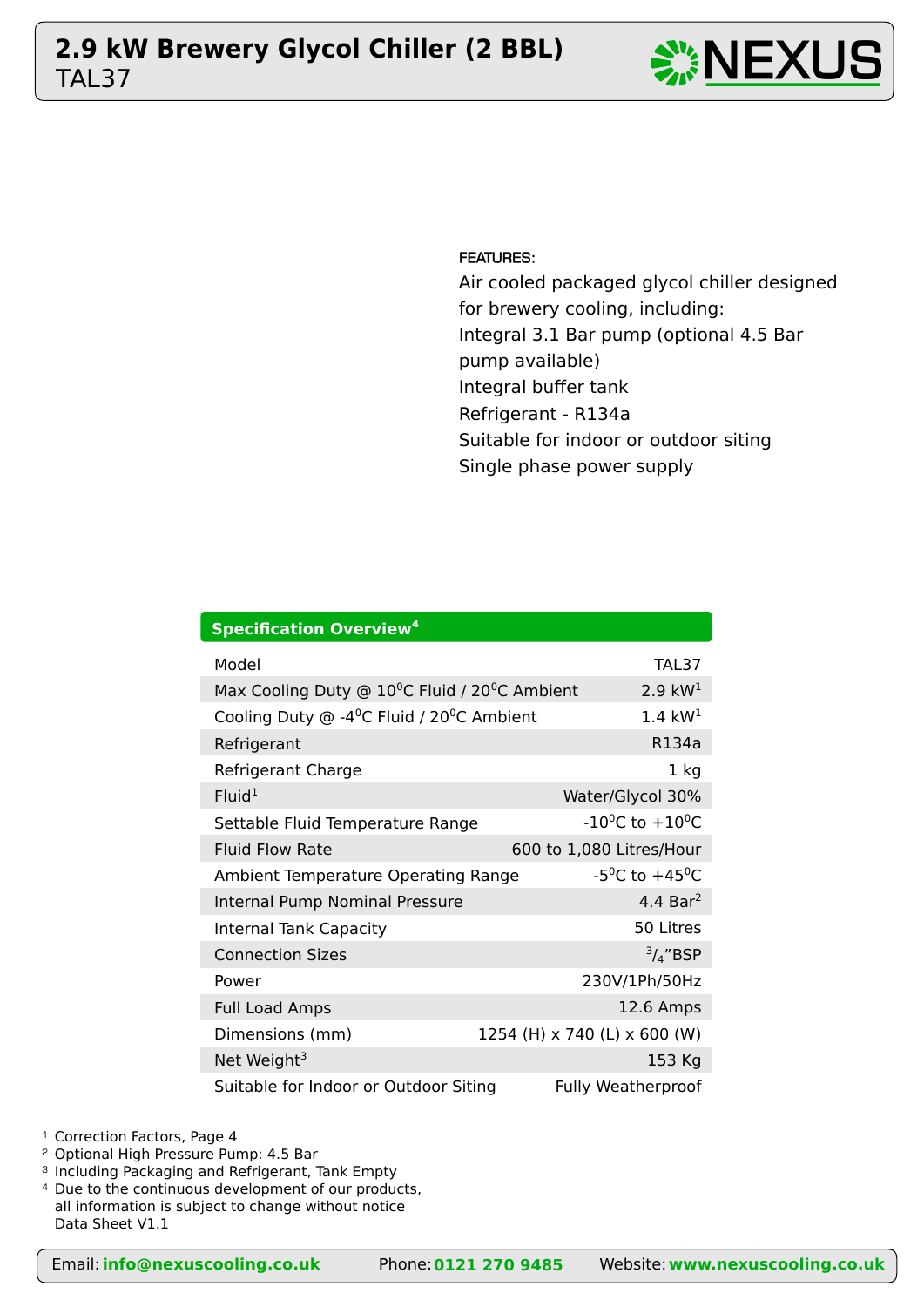## TAL37 **2.9 kW Brewery Glycol Chiller (2 BBL)**  $\frac{1}{2}$  NEXUS

## **Dimensions**



 $\ddot{\circ}$ 

600

 $\circ$ 

Īо

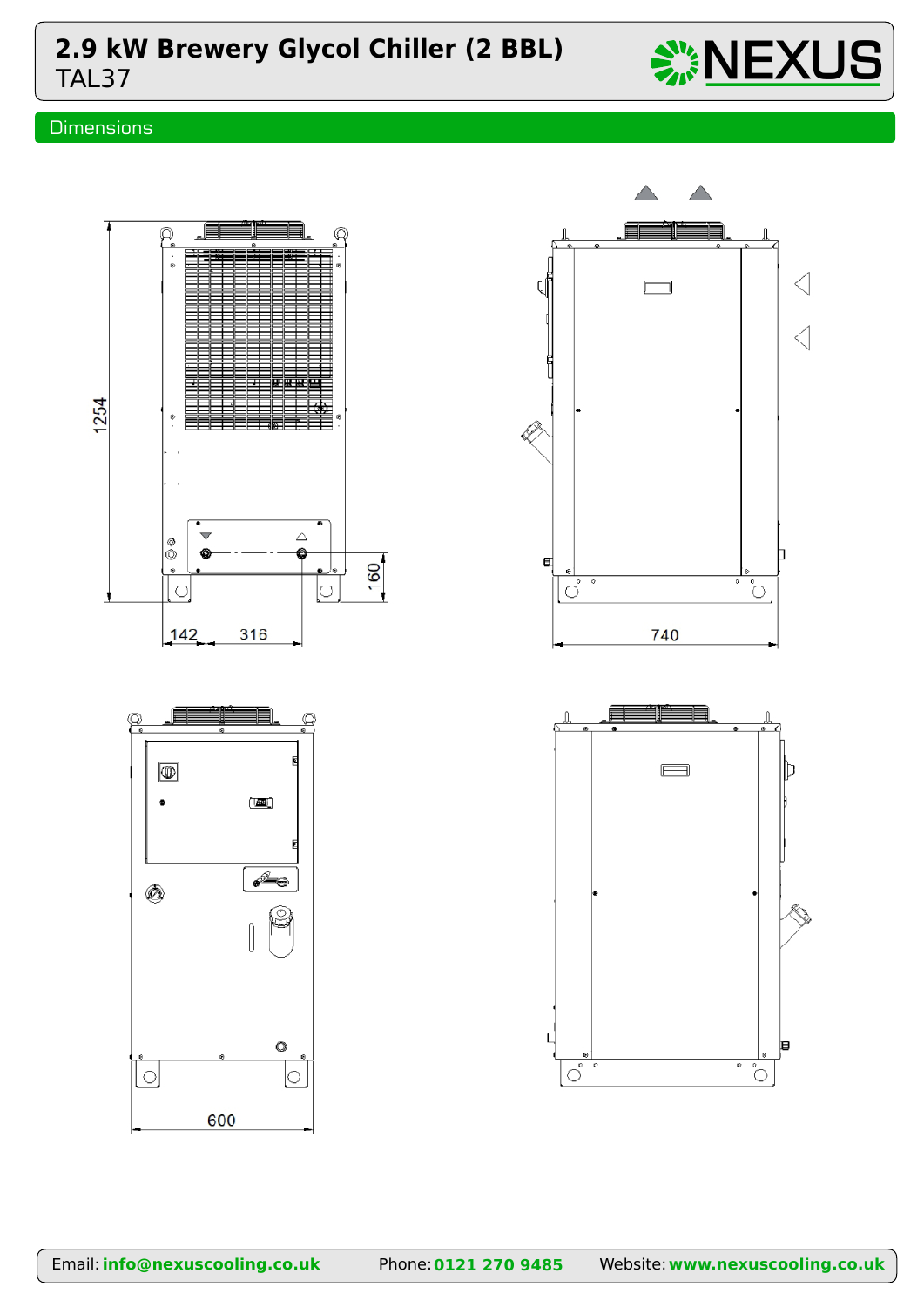## **TAL37 2.9 kW Brewery Glycol Chiller (2 BBL)** NEXUS



#### **STRUCTURE**

In powder-coated steel sheet, RAL 7035 textured finish. Easily removed panels

#### **COMPRESSOR**

Hermetic reciprocating compressor, cooled by the refrigerant, complete with thermal cut-out.

#### **REFRIGERATION CIRCUIT**

Complete with charging port, drier filter, capillary, high-pressure safety pressure switch, R134a refrigerant.

#### **EVAPORATOR**

Brazed stainless-steel plate model.

#### **AIR CONDENSER**

Finned high-efficiency copper tube condensing coil, complete with safety grille.

#### **AXIAL FAN**

Axial fan, complete with thermal cut-out and safety grille.

#### **LIQUID CIRCUIT**

Non-ferrous liquid circuit composed of peripheral electric pump, plastic storage tank complete with visual level indicator, 0-10 bar pressure gauge, protective flow switch, regulation sensor.

#### **ELECTRICAL PANEL**

With main disconnect switch, fused motor protection.

#### **MANAGEMENT AND CONTROL**

The TX110 control unit manages the chiller's operation, providing warnings including high/low temperature alarms and a general serious fault alarm, with the display indicating if this refers to the refrigeration or liquid circuit. An on-off contact allows the machine to be switched on remotely (pump included). Control disconnect switch for switching on the machine.

#### **PAINT/COATING**

Standard colour: RAL 7035 textured.

### **OPTIONAL ACCESSORIES**

BA - Mechanical bypass valve protecting the pump

RU - Castors

TD - Differential fluid temperature management (two sensors)

BGC - Hot gas bypass for  $+/$ - 1 K temperature precision

BGP - Hot gas bypass for +/- 0.5 K temperature precision

LS - Liquid circuit for laser application

UL1 - UL certified electrical panel and components

High pressure pump - 4.5 bar